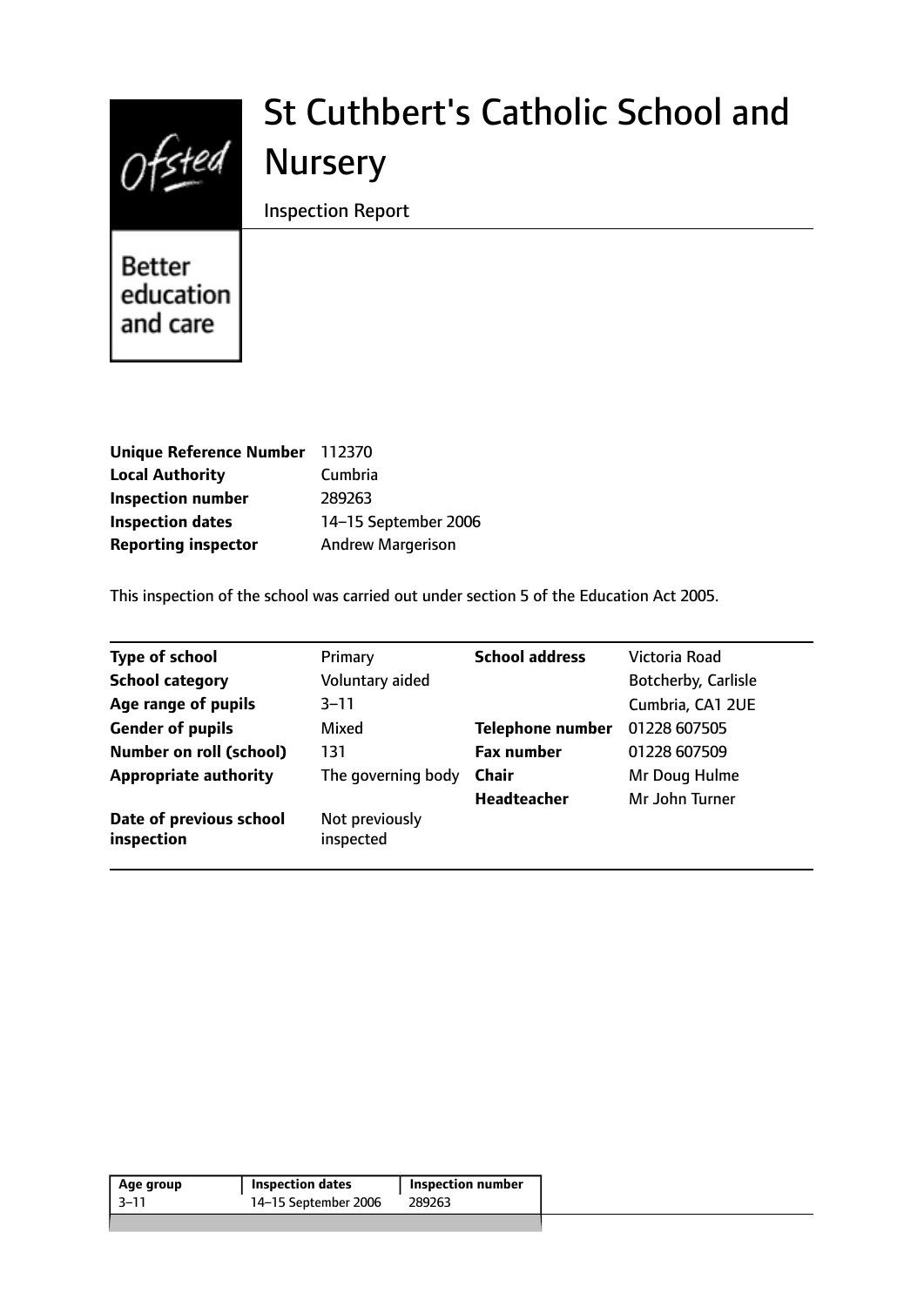© Crown copyright 2006

Website: www.ofsted.gov.uk

This document may be reproduced in whole or in part for non-commercial educational purposes, provided that the information quoted is reproduced without adaptation and the source and date of publication are stated.

Further copies of this report are obtainable from the school. Under the Education Act 2005, the school must provide a copy of this report free of charge to certain categories of people. A charge not exceeding the full cost of reproduction may be made for any other copies supplied.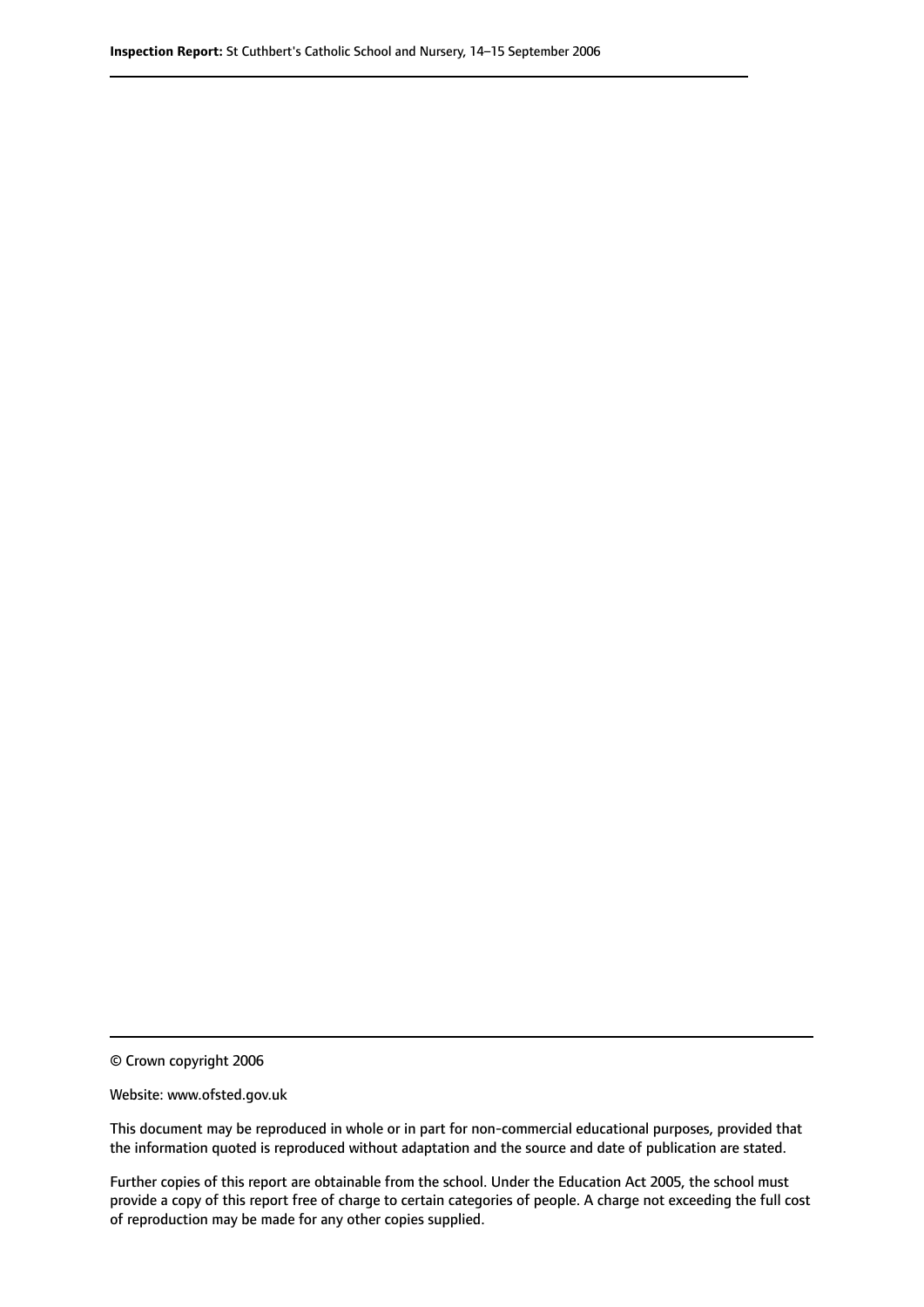# **Introduction**

The inspection was carried out by two Additional Inspectors.

#### **Description of the school**

The school is very different from how it was at the last inspection. The vast majority of pupils now come from Botcherby with very few pupils being brought to the school from outside the area. As a result, the characteristics of the school have changed significantly in the last three years. The area is socio-economically well below average which is reflected in the fact that more than half the pupils are eligible for free school meals. More than a third of pupils have learning difficulties and/or disabilities, half of which have behavioural, social and emotional difficulties. Most of the remainder have general learning difficulties. Almost all the pupils are White British. In the last three years, the school roll has fallen so the school is smaller than average, resulting in small year groups, a reduction in teaching staff and the reorganisation of the school. The number of pupils joining and leaving the school other than at the start and end of term is broadly average. However, the proportion varies significantly from class to class. Few pupils have any educational experience before they join the Nursery so attainment on entry is well below that which is typical for most three-year-olds.

#### **Key for inspection grades**

| Grade 1 | Outstanding  |
|---------|--------------|
| Grade 2 | Good         |
| Grade 3 | Satisfactory |
| Grade 4 | Inadequate   |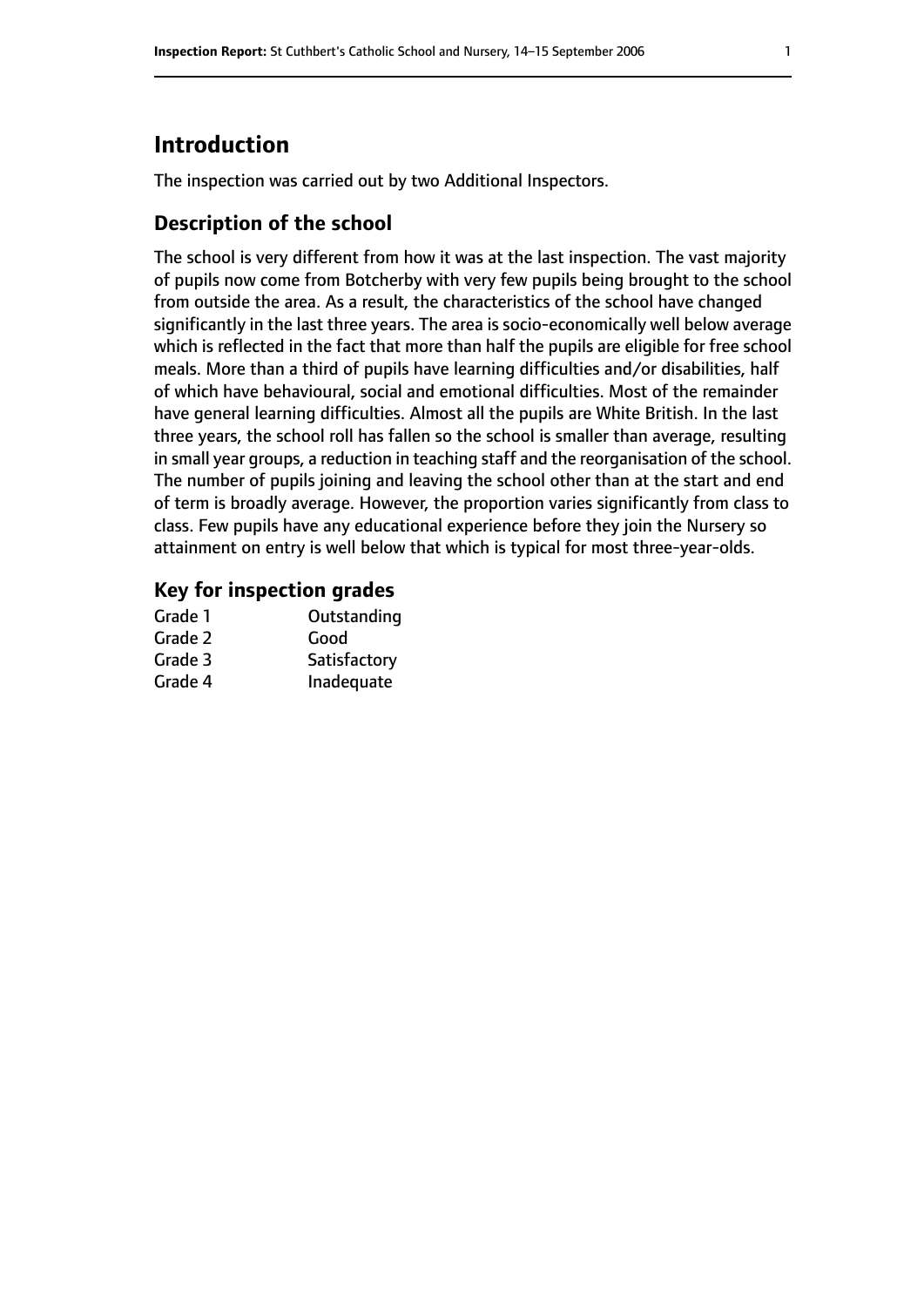# **Overall effectiveness of the school**

#### **Grade: 3**

This is a satisfactory, but improving school. In 2005, the school quite rightly recognised that pupils' achievement was not good enough. Led by the headteacher and governors, the school launched a very thorough review of all aspects of its work. This resulted in the introduction of new approaches to managing pupils' behaviour, marking work, assessing and monitoring the quality of provision, all designed to meet the increasingly demanding personal and learning needs of the pupils. The effectiveness of the review is reflected by inspection evidence which confirms virtually all aspects of the school's evaluation of its own work. The only exception is that inspectors judge the school's capacity to improve as satisfactory rather than good. This is because the new procedures, though having a positive effect on pupils' progress, are not yet fully embedded in the day-to-day work of the school.

Inspectors judge that current pupils are now achieving satisfactorily. The quality of provision and standards in the Foundation Stage are satisfactory. Despite pupils making steady progress throughout the school, standards are below average. Pupils' personal development is satisfactory. Parents agree with their children that they enjoy school, but there is a small group of parents who do not make sure that their children attend school often enough, so attendance overall is below average. Most pupils behave well, but there is a small group whose behaviour is not always good enough both in lessons and towards others. In addition, some pupils find it hard to work with others without close supervision by an adult. Pupils develop a good understanding of how to stay safe and the importance of living a healthy lifestyle. They make a positive contribution to the school community. Pupils develop secure basic literacy and numeracy skills, but their ability to apply these skills in different situations is less well developed. Nevertheless, when they leave the school they are in a secure position to move on to the next part of their education.

Teaching and learning are satisfactory. Teachers plan lessons carefully and use questions well, but do not always apply the new approaches to behaviour management and marking rigorously enough. This affects the pace of lessons and does not ensure that pupils consistently follow up on the guidance they are given. Good assessment procedures track pupils' progress well and set them clear learning goals, but pupils are not involved in this so they do not know what they need to do to get better. The curriculum is sound and is well enhanced by extra-curricular activities, but there are not enough opportunities for pupils to plan their own work or to work independently and in groups. Governors are very effective and are the driving force behind the school. Together with the headteacher, they have a clear vision for the school which underpins its satisfactory capability for further improvement. The school gives satisfactory value for money.

#### **What the school should do to improve further**

- Improve attendance.
- Ensure that the new approaches to marking and managing behaviour are implemented consistently and rigorously across the school.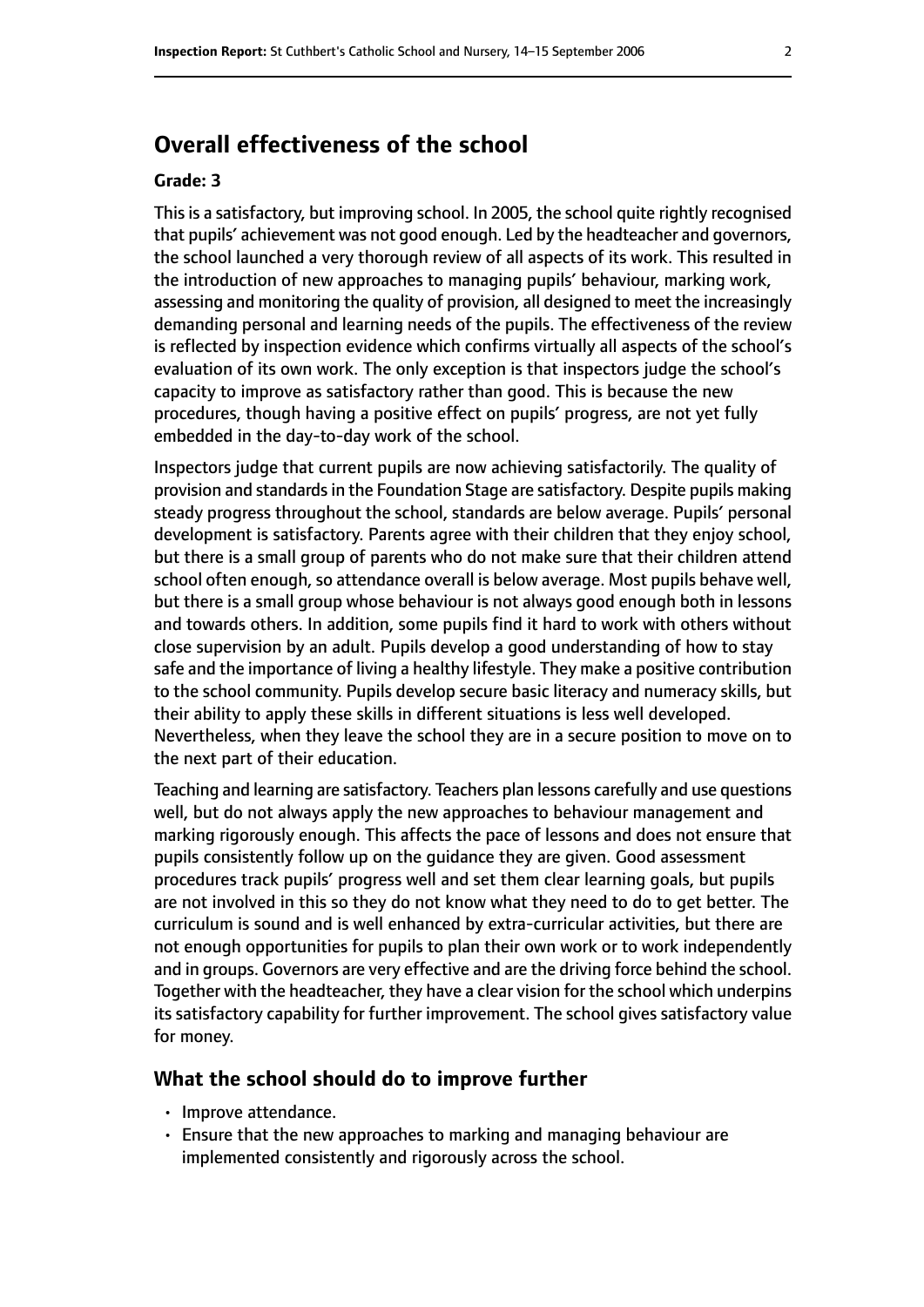- Extend the tracking and assessment procedures to involve pupils in setting and reviewing their own learning.
- Provide more opportunities for pupils to plan their own work, to use their basic skills to express their own ideas and opinions and to work collaboratively with others.

### **Achievement and standards**

#### **Grade: 3**

Pupils' achievement, including those with learning difficulties and/or disabilities, is satisfactory. However, a few of the pupils with behavioural and emotional difficulties are not doing as well as they could because they are not always focused enough in lessons. From a well below average starting point, pupils make steady progress in the Foundation Stage, although standards are still below those expected at the end of Reception. They make good progress in their personal and social development. Pupils make steady progress in Key Stage 1, although standards in Year 2 are below average in reading, writing and mathematics. The work the school has done to improve pupils' progress is beginning to have a positive effect. For example, boys are now making similar progress to girls except in writing, although the gap is narrowing.

Standards and achievement for pupils in Year 6 have varied considerably over the last three years, mainly due to variations in the different groups, but in 2005 pupils' achievement was unsatisfactory with well below average standards. Currently, standards in Year 6 are below average in English, mathematics and science largely due to the above average proportion of pupils with learning difficulties and/or disabilities in a group of 15 pupils. Inspection evidence shows that pupils now make satisfactory progress, although it is not as good in writing as in reading and number. Lower attaining pupils achieve satisfactorily, although few are working at the levels expected for their age. In addition, some do not attend school enough. Higher attaining pupils on the other hand are reaching their potential and working at levels above those expected for their age.

## **Personal development and well-being**

#### **Grade: 3**

Pupils' personal development and their social, moral, spiritual and cultural development are satisfactory. The vast majority of pupils enjoy school and have positive attitudes to learning. Behaviour is satisfactory overall. Most pupils behave well, but there is a minority of pupils whose behaviour towards others is not always good enough which is reflected in the relatively high rate of exclusions in the last year. In addition, there are a number of pupils in each class who find working together in groups without an adult difficult. Attendance is below average and has not improved since the previous inspection. This is due to a group of parents who do not ensure their children attend enough. 'Late gate' checks show that punctuality is improving. As they move up the school, pupils take more responsibility for each other, such as becoming a 'playground friend'. Pupils show a good understanding of how to live a healthy lifestyle. They take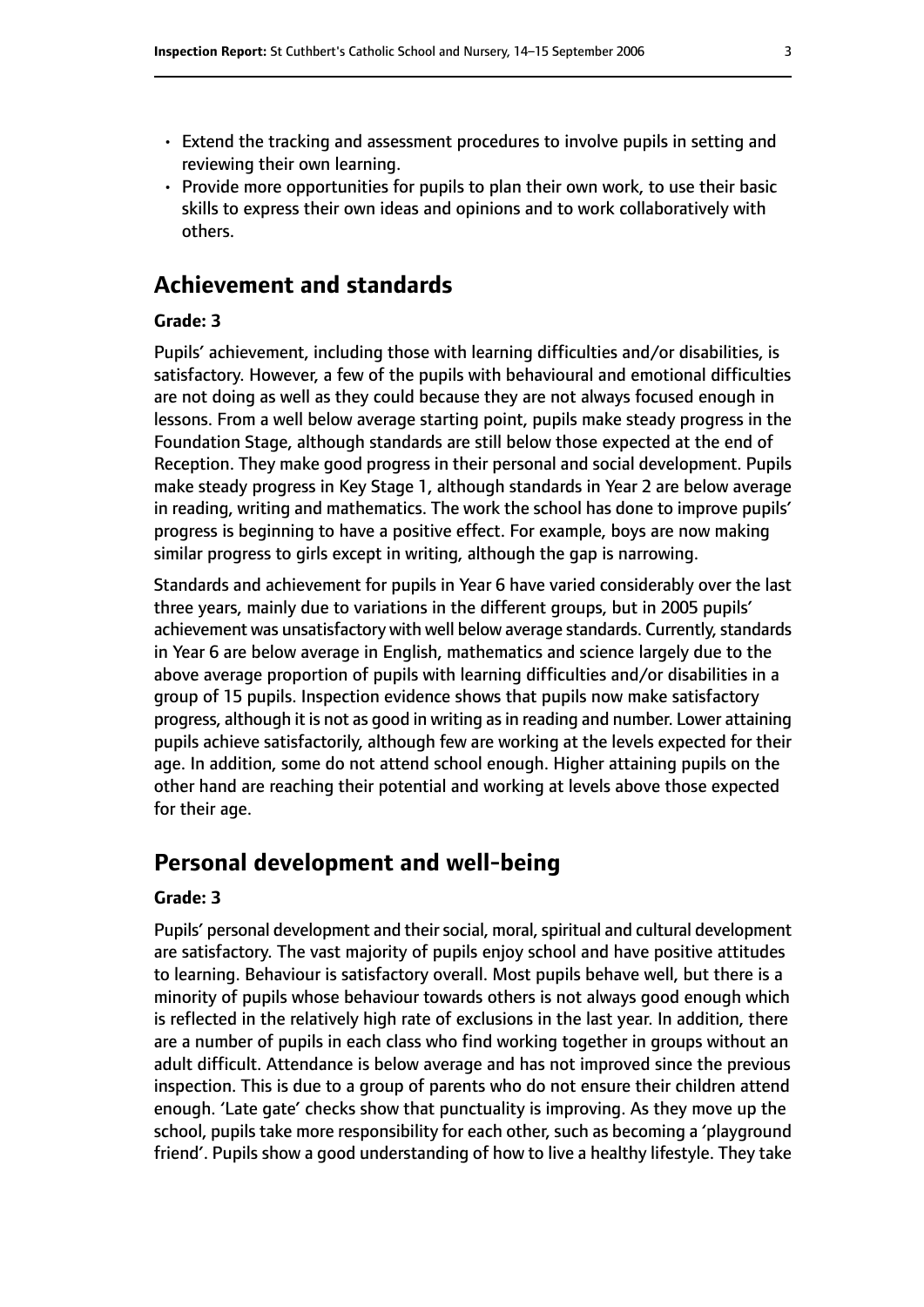full advantage of a good range of sporting activities after school and support the school council's healthy eating tuck shop at break times. Class councils enable pupils to make a positive contribution to the community and to develop skills that will help them in the future.

# **Quality of provision**

#### **Teaching and learning**

#### **Grade: 3**

Teaching and learning are satisfactory. In all classes, teachers structure lessons well and share the aims of lessons with pupils so they know what they will be learning about. Most lessons begin with good, brisk opening discussions and teachers frequently use information and communication technology (ICT) well to capture pupils' attention and interest. Teachers also use questions well to involve pupils in lessons and to check their understanding. A new marking policy has considerably improved the quality of feedback pupils are given about their work. When supported in class and in small groups by skilled teaching assistants, pupils with learning difficulties and/or disabilities are fully involved in lessons and make steady progress despite their difficulties. However, teachers do not always ensure that pupils follow the guidance they are given which reduces the effect on pupils' learning. The recently introduced systems to manage pupils' behaviour work well much of the time, but there are occasions when teachers do not reinforce them rigorously enough and are prepared to accept inappropriate levels of inattention from some pupils. As a result, the pace of class discussions frequently slows because teachers have to repeat explanations or go over ground a second time for those pupils who were not listening properly.

#### **Curriculum and other activities**

#### **Grade: 3**

The curriculum is satisfactory and meets the needs of the vast majority of pupils. The curriculum for children in the Foundation Stage enables children to develop their skills in the six areas of learning. Quite rightly, the emphasis is on developing children's personal and social development and providing plenty of collaborative play activities to promote children's language skills. Across the school, the curriculum enables pupils to develop secure basic literacy and numeracy skills. There remains more scope for pupils to be provided with activities that require them to plan their own work, to use their basic skills to express their own ideas and opinions through their writing and to work collaboratively with others. The curriculum is enhanced well by a good range of extra-curricular activities. Pupils are taught how to keep healthy and safe through the school's good programme of personal, social and health education.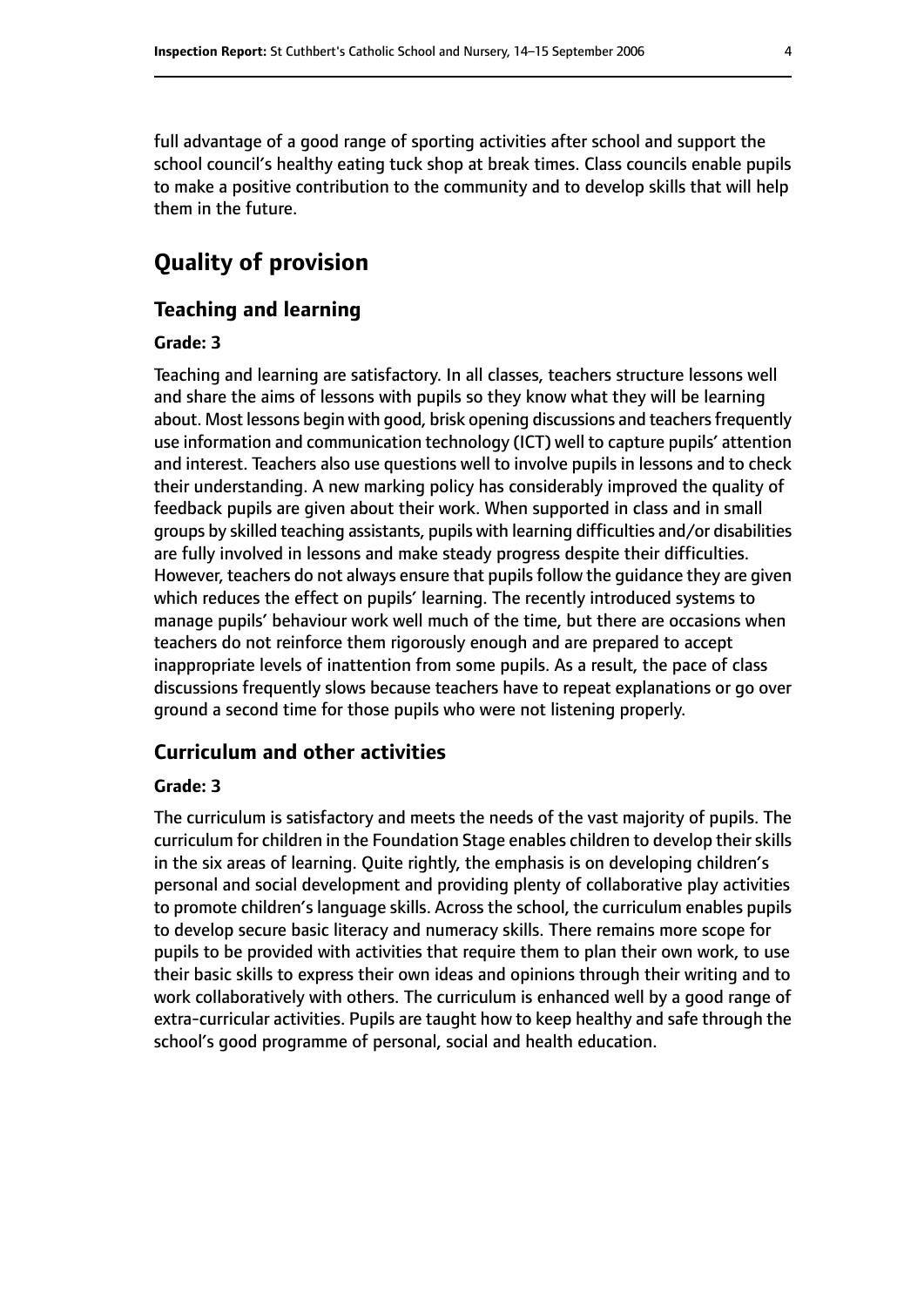#### **Grade: 3**

The school is right to consider that it provides satisfactory care, guidance and support for its pupils. Pastoral care is strong. Staff have a good understanding of the pupils' needs, they know the pupils well and they work effectively with parents and external agencies to overcome a range of social challenges. The school works very closely with external agencies, to follow up non-attendance and to promote the importance of good attendance with parents. The 'Breakfast Club' gives a good start to the day for some pupils. The school safeguards its pupils well. Child protection procedures are thorough and regularly reviewed. Procedures to re-integrate excluded pupils back into school are good.

In the last year, well planned systems for tracking and monitoring pupils' academic performance and progress have been put in place for Years 1 to 6. These give teachers a clear overview of how pupils are doing and where they should be by the end of the year. However, pupils are not involved in this process so they are not clear about what is expected of them.

# **Leadership and management**

#### **Grade: 3**

Leadership and management are satisfactory, although there are clear strengths that underpin the capacity of the school to improve. The school's extensive evaluation of its work has resulted in an action plan that is very thorough, encapsulates a whole school vision and sets a clear framework for improvement. All staff share this vision. A number of the action plan's priorities have been introduced in the last two terms and it is to the credit of staff that already there are signs that they are having a positive effect on school ethos and pupils' progress, particularly that of boys and higher attaining pupils. Procedures for monitoring the effect of the improvement plan are systematic and clearly linked to improving standards. Subject leaders are involved in this, but at present their role is at an early stage. Governors are the driving force behind the monitoring of the action plan and have high expectations of all the staff. However, they recognise that there is still some way to go in achieving a fully consistent and rigorous whole-school approach to all the aspects of teaching and learning.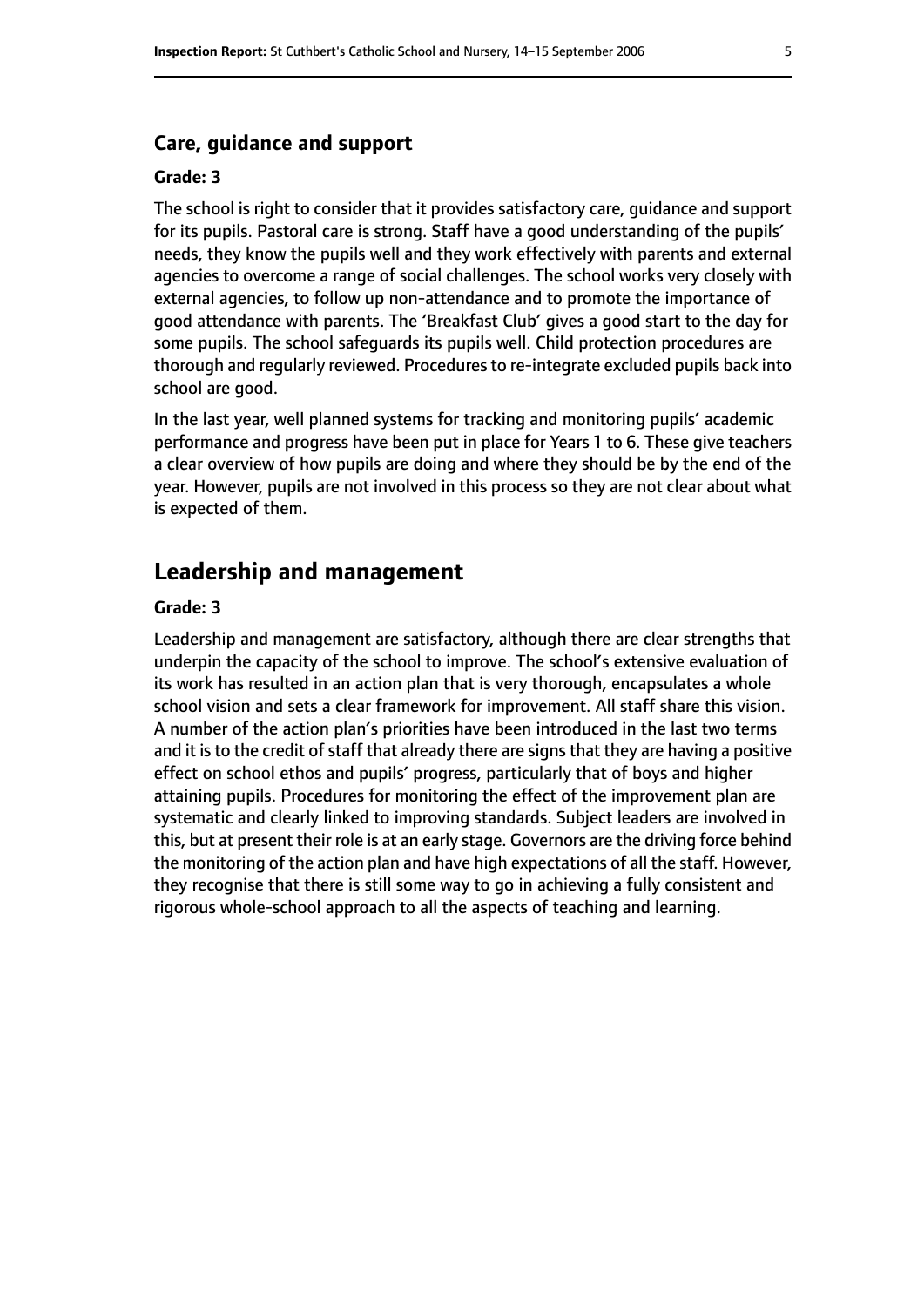**Any complaints about the inspection or the report should be made following the procedures set out inthe guidance 'Complaints about school inspection', whichis available from Ofsted's website: www.ofsted.gov.uk.**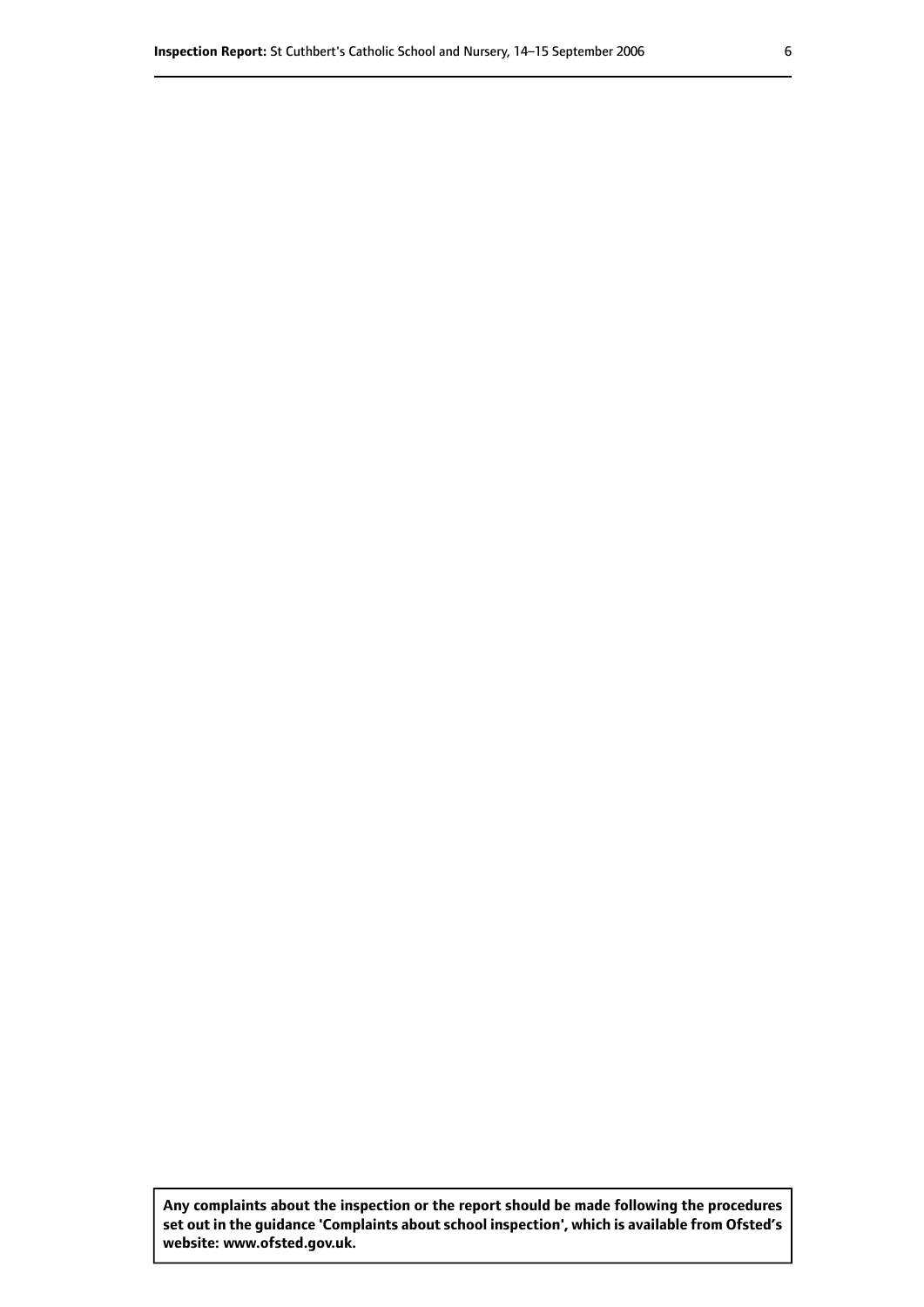# **Inspection judgements**

| Key to judgements: grade 1 is outstanding, grade 2 good, grade 3 satisfactory, and grade 4 | School         |
|--------------------------------------------------------------------------------------------|----------------|
| inadeauate                                                                                 | <b>Overall</b> |

# **Overall effectiveness**

| How effective, efficient and inclusive is the provision of education, integrated<br>care and any extended services in meeting the needs of learners? |     |
|------------------------------------------------------------------------------------------------------------------------------------------------------|-----|
| How well does the school work in partnership with others to promote learners'<br>well-being?                                                         |     |
| The quality and standards in the Foundation Stage                                                                                                    |     |
| The effectiveness of the school's self-evaluation                                                                                                    |     |
| The capacity to make any necessary improvements                                                                                                      |     |
| Effective steps have been taken to promote improvement since the last<br>inspection                                                                  | Yes |

## **Achievement and standards**

| How well do learners achieve?                                                                               |  |
|-------------------------------------------------------------------------------------------------------------|--|
| The standards <sup>1</sup> reached by learners                                                              |  |
| How well learners make progress, taking account of any significant variations between<br>groups of learners |  |
| How well learners with learning difficulties and disabilities make progress                                 |  |

## **Personal development and well-being**

| How good is the overall personal development and well-being of the<br>learners?                                  |  |
|------------------------------------------------------------------------------------------------------------------|--|
| The extent of learners' spiritual, moral, social and cultural development                                        |  |
| The behaviour of learners                                                                                        |  |
| The attendance of learners                                                                                       |  |
| How well learners enjoy their education                                                                          |  |
| The extent to which learners adopt safe practices                                                                |  |
| The extent to which learners adopt healthy lifestyles                                                            |  |
| The extent to which learners make a positive contribution to the community                                       |  |
| How well learners develop workplace and other skills that will contribute to<br>their future economic well-being |  |

## **The quality of provision**

| $\Box$ How effective are teaching and learning in meeting the full range of the $\Box$<br>  learners' needs?        |  |
|---------------------------------------------------------------------------------------------------------------------|--|
| $\mid$ How well do the curriculum and other activities meet the range of needs<br>$\mid$ and interests of learners? |  |
| How well are learners cared for, guided and supported?                                                              |  |

 $^1$  Grade 1 - Exceptionally and consistently high; Grade 2 - Generally above average with none significantly below average; Grade 3 - Broadly average to below average; Grade 4 - Exceptionally low.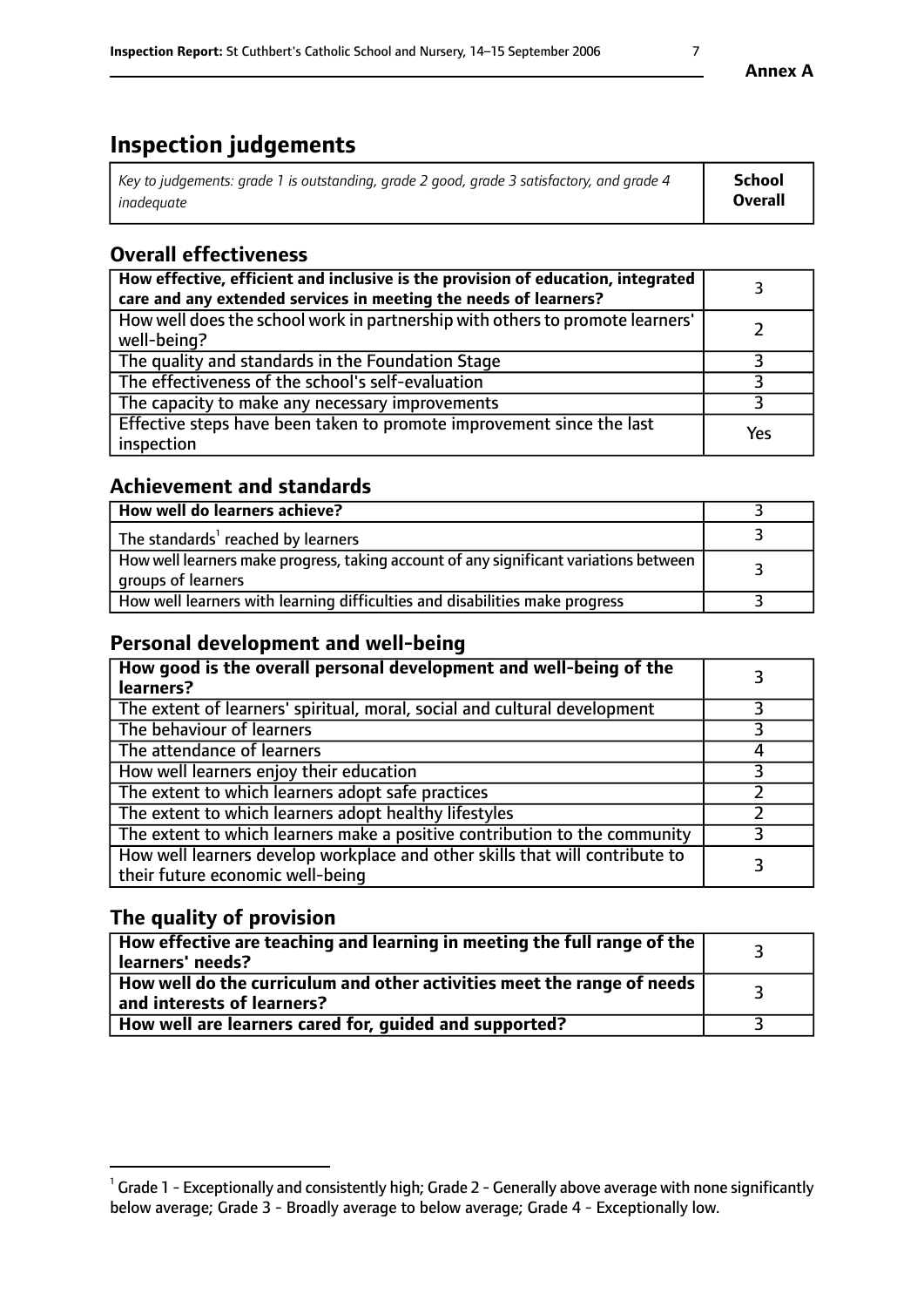# **Leadership and management**

| How effective are leadership and management in raising achievement<br>and supporting all learners?                                              | 3         |
|-------------------------------------------------------------------------------------------------------------------------------------------------|-----------|
| How effectively leaders and managers at all levels set clear direction leading<br>to improvement and promote high quality of care and education |           |
| How effectively performance is monitored, evaluated and improved to meet<br>challenging targets                                                 | 3         |
| How well equality of opportunity is promoted and discrimination tackled so<br>that all learners achieve as well as they can                     |           |
| How effectively and efficiently resources, including staff, are deployed to<br>achieve value for money                                          | 3         |
| The extent to which governors and other supervisory boards discharge their<br>responsibilities                                                  |           |
| Do procedures for safequarding learners meet current government<br>requirements?                                                                | Yes       |
| Does this school require special measures?                                                                                                      | No        |
| Does this school require a notice to improve?                                                                                                   | <b>No</b> |